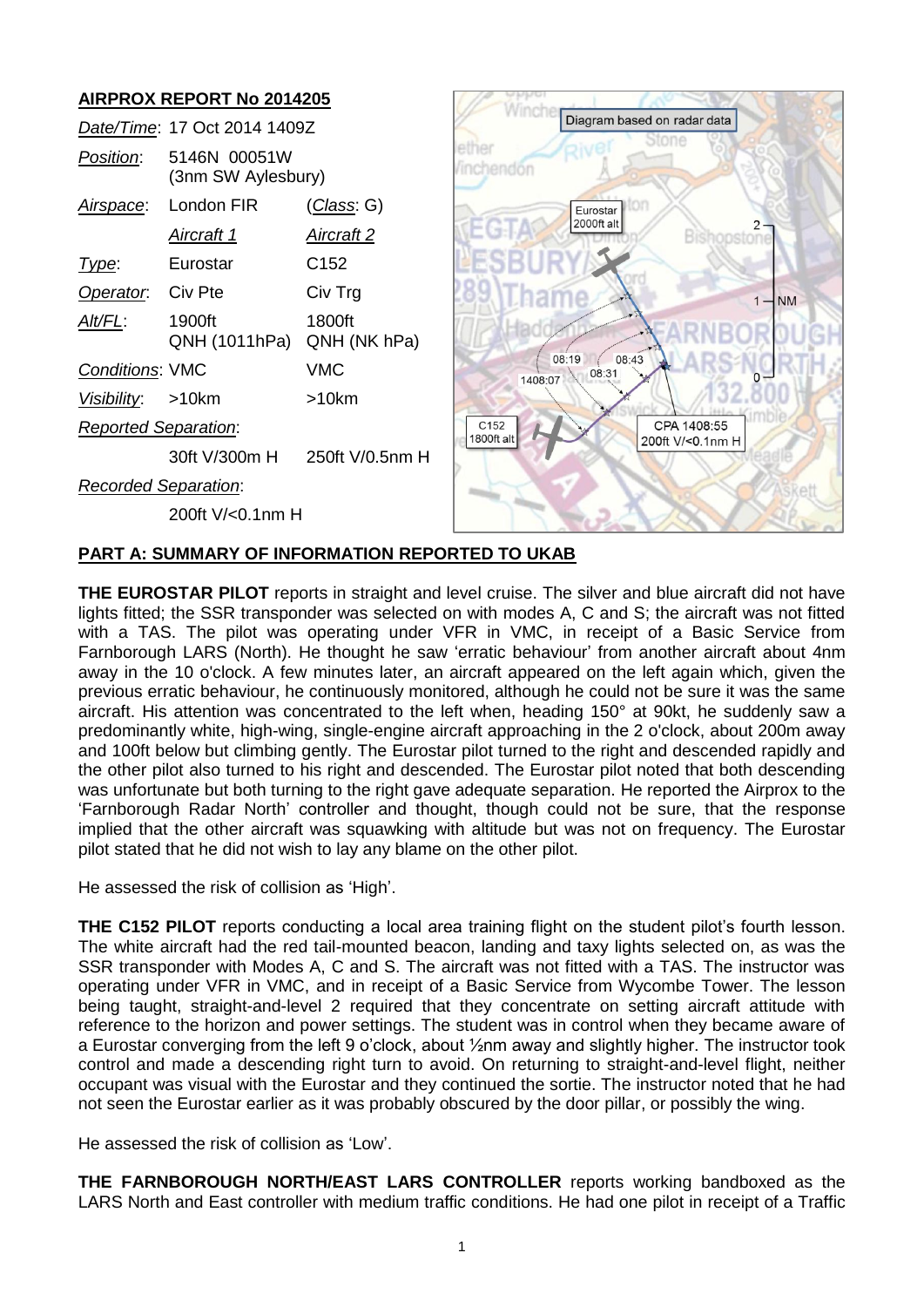Service whilst all other pilots on frequency were receiving a Basic Service. At approximately 1408, the Eurostar pilot, general handling and on a Basic Service, reported an Airprox with a fixed-wing aircraft just to the south of Aylesbury. The pilot reported that he was at altitude 1800ft, as was the aircraft with which he had the Airprox. The controller could see a secondary return on radar, immediately to the west of the Eurostar and indicating altitude 1700ft. He deduced this was the other Airprox aircraft, which was squawking 7000 and general handling in the Aylesbury area. The controller took the Airprox details from the Eurostar pilot.

### **Factual Background**

The weather at RAF Benson was recorded as follows:

METAR EGUB 171350Z 17012KT 9999 FEW026 BKN250 18/13 Q1010 BLU NOSIG

### **Analysis and Investigation**

# **CAA ATSI**

At 1356, the Eurostar pilot called Farnborough Radar and was given a squawk of 5023. A Basic service was agreed. The Eurostar pilot was carrying out general handling in the Aylesbury area. The C152 pilot was in communication with and in receipt of a Basic service from Wycombe Tower. Prior to the Airprox, the Eurostar pilot reported sighting an aircraft carrying out 'erratic manoeuvres' in his 10 o'clock at approx 4nm (Figure 1). The Eurostar pilot reported that he was keeping a look out to the southeast for the previous aircraft, but at 1408:19 (Figure 2) another aircraft (the subject C152) was approaching from the southwest.



At 1408:37 (Figure 3), the C152 was 0.4nm south-southwest of the Eurostar (the original aircraft having turned to the south). CPA occurred at 1408:55 (Figure 4) with 0.1nm horizontal and 200ft vertical separation.



Neither pilot was passed Traffic Information. Under a Basic Service pilots are ultimately responsible for the provision of collision avoidance and controllers are not expected to monitor individual flights. (CAP 774 2.1 refers)